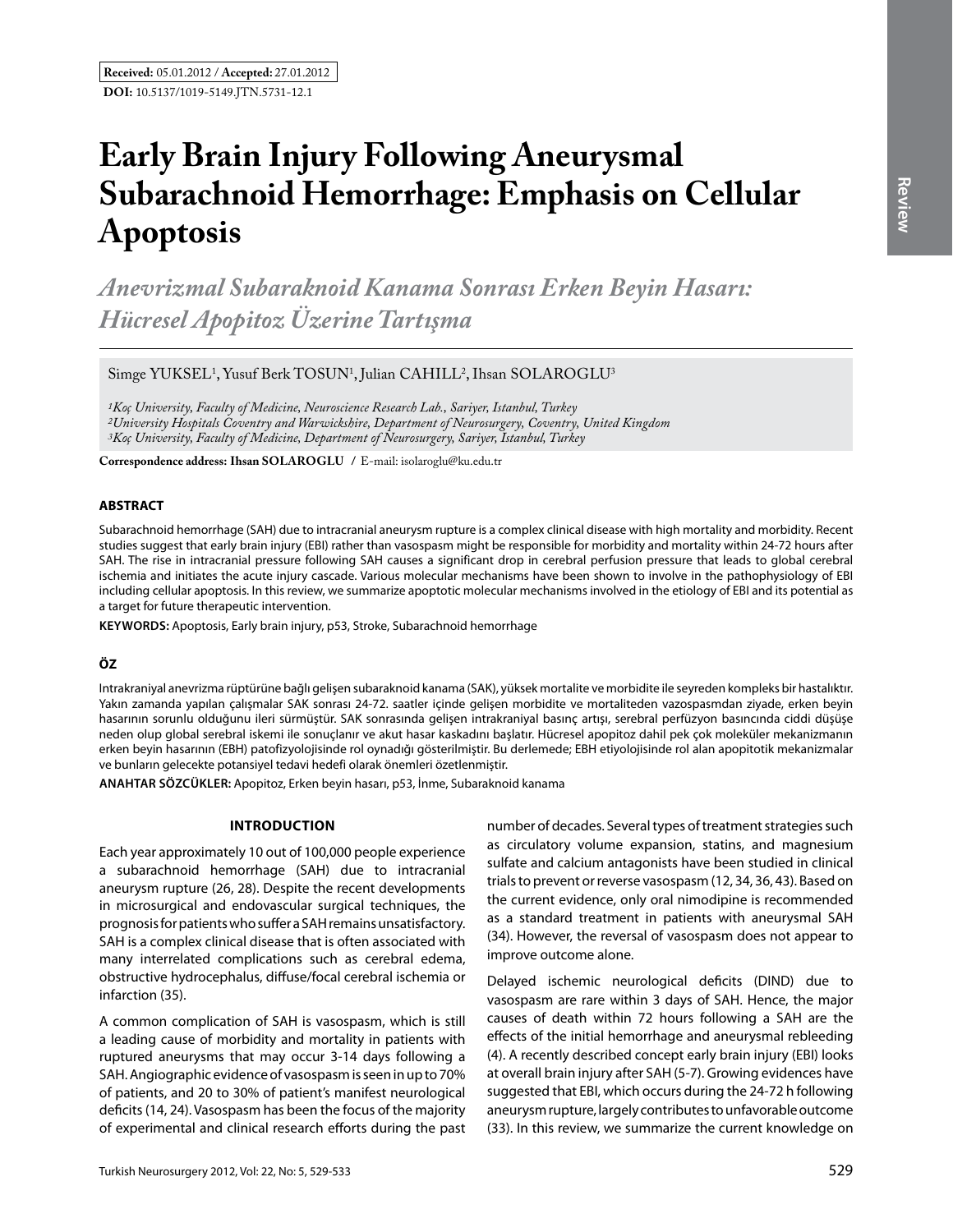the EBI and the apoptotic molecular mechanisms involved in the etiology of EBI.

## *Early Brain Injury*

EBI is a term used to explain the pathophysiology that occurs within the brain after a SAH within the first 72 hours of the ictus. To date, both theoretically and clinically, this area has been neglected in favor of vasospasm, which typically occurs after the initial 72 hours. In addition, EBI challenges the already tenuous link between vasospasm and DIND. Although unproven, it can be suggested that EBI is a precursor for both DIND and vasospasm, which occur in parallel with each other and do not have a cause and effect relationship.

EBI is believed to arise from the significant pathophysiological mechanisms, which occur in the brain at the moment of a SAH. The initial blood load causes an increase in the intracranial pressure (ICP), which has been demonstrated in both human and animal models. The quantity of the initial blood load drives the degree of the ICP rise. As the pressure rises the cerebral perfusion pressure (CPP) falls. The mechanism behind this relationship is imprisely understood, although it is believed to be related to the Monroe-Kelly hypothesis, furthermore both vasoparalysis and cerebrospinal fluid obstruction have also been implicated. The rise in the ICP and subsequent fall in the CPP result in a significant drop in the cerebral blood flow, which can in experimental studies drop to zero. While this is a transitory fall, the consequences are significant in both long and short term (Figure 1). These physiological derangements result in blood brain barrier dysfunction, inflammation, and oxidative cascades that lead to neuronal cell death (2) (Figure 2).



**Figure 1:** The figure shows overall scheme from SAH to global cerebral ischemia. Following SAH, ICP rises and CPP drops significantly those results in decreased CBF. Global cerebral ischemia triggers EBI and consecutive vasospasm leading to neuronal cell death following SAH. *CBF,* cerebral blood flow; *CPP,* cerebral perfusion pressure; *CSF,* cerebral spinal fluid; *EBI,* early brain injury; *ICP,* intracranial pressure; *SAH,* subarachnoid hemorrhage.



**Figure 2:** A recently described concept early brain injury looks at overall brain injury after SAH. The figure shows mechanisms and molecular pathways involved in EBI. *EBI,* early brain injury; *SAH,* subarachnoid hemorrhage.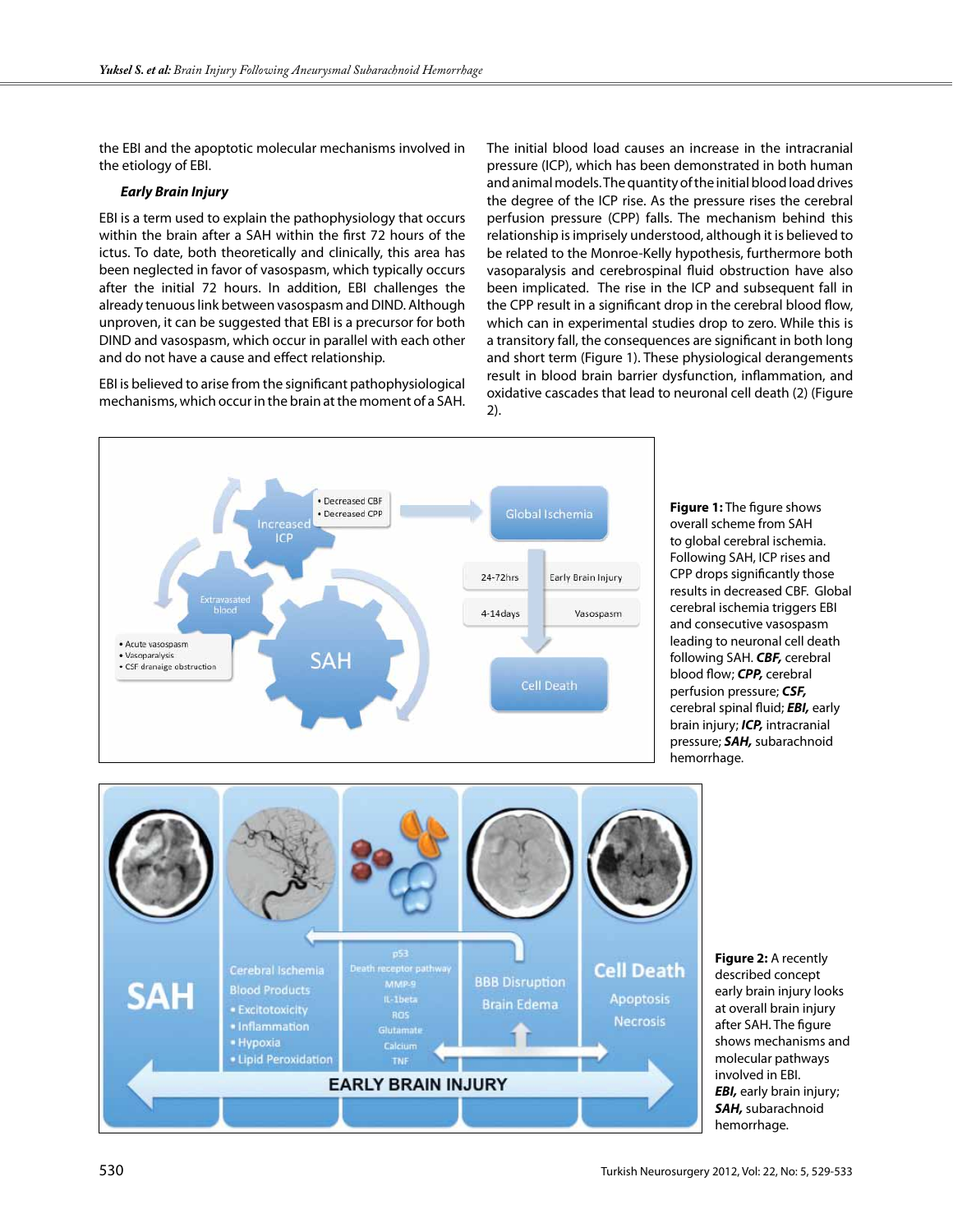These events result in a global ischemic injury, which varies in severity. Clearly in the most severe form the degree of ischemia is prolonged and results in death. This has been seen in post mortem studies where necrosis can be demonstrated throughout the brain. This occurs in about 30% of patients. In the remainder the degree of ischemia is not as severe and both apoptosis and to a lesser degree necrosis is evident. In grade one patients following a SAH, the degree of injury is more subtle and is believed to be limited to apoptosis in more sensitive areas of the brain, for example the hippocampus. This has been demonstrated in both animal models and in patients post mortem (30, 31, 44, 46, 47).

#### *Apoptosis in EBI*

Apoptosis is not a new concept, yet the complex and intricately interwoven pathways are still being elucidated. In addition, it appears that different pathways are important depending on the initial insult. For example, it has been shown that the caspase dependent cascade may be particularly important in relation to ischemia while the caspase independent cascade relates more to neurotoxin induced apoptosis (11). There are a number of pathways that are believed to be important in relation to SAH; these include the death receptor pathway, p53, the caspase dependent and independent pathways and the mitochondrial pathway (6, 8, 23).

SAH has been referred to as an external stress event which through a mechanism that is not fully understood (27) can initiate cellular apoptosis (23, 25). Apoptotic cell death may be seen in both cortical, subcortical or hippocampal neurons and endothelium following SAH. It can be initiated through a variety of mechanisms including global ischemia due to increased ICP, microcirculatory disturbance, and subarachnoid blood toxicity (23). However, intracellular signaling pathways that are involved in mediating the apoptosis have not been fully investigated. Matrix metalloproteinase-9 (MMP-9), a member of endopeptidase family, can mediate apoptosis through cleaving main components of the extracellular matrix. The activity of MMP-9 and its substrate, laminin, are significantly altered in hippocampus following SAH in rats (21). Mitogen-activated protein kinases including extracellular signal-regulated kinase, c-Jun N-terminal kinase (JNK), and p38 were reported to induce apoptosis in the brain and cerebral artery after SAH. It has been also shown that there is a link between JNK, MMP-9 and caspase-3 activation following SAH. JNK not only induces a variety of proapoptotic proteins, such as c-Jun, p53, bim, and bax, but also inhibits anti-apoptotic proteins including Bcl-2 and Bcl-xl (40). However, activation of phosphoinositide 3-kinase / Akt (protein kinase B) pathway exerts anti-apoptotic properties by decreasing activation of proapoptotic caspases (15, 17, 22).

It is believed that the death receptors within the cell membrane may be responsible for apoptotic cascade following SAH. There are a number of receptors that have been examined including Fas, TNFR1 and DR3-5 that may be responsible for the translation of the signal across the cell membrane and the activation of the TNFR family. In particular, TNF-α and Fas have been shown to upregulate after a SAH (44, 45). These death receptors have been shown to be capable of activating the caspase cascades through a number of mechanisms (16). One of the most important mechanisms is the ability of the death receptors to stabilize p53 in the cytosol. Additional experimental studies examining the effects of pancaspase inhibitors have shown a favorable outcome with regard to SAH, suggesting that p53 may work through either the caspase dependent or mitochondrial pathway in SAH induced apoptosis (31, 45).

P53 has been shown to be an orchestrating protein in the apoptotic pathways following a SAH (5-7). P53 is stabilized in the cytosol, which occurs through phosphorylation and occurs in response to any significant stress event including SAH (18). Once this occurs p53 activates the mitochondrial apoptotic pathway through the Bcl-2 family of proteins, which are divided into both pro and anti-apoptotic members (19). Therefore, the Bcl-2 family can either stimulate or inhibit cytochrome C release from mitochondria depending on the dominant signal, i.e. pro or anti-apoptotic dominance (32). It is important to realize that apoptosis is not an all or none mechanism (38). P53 acting independently of the Bcl-2 family can also initiate the caspase cascades through its action on procaspase 8, which is cleaved to form caspase 8 which in turn cleaves Bid to form truncated Bid (tBid). tBid then permits the release of cytochrome C from mitochondria which is further regulated by Bcl-2 and Bcl-x<sub>1</sub> (37). Once released, Cytochrome C combines with Apaf-1 to form the apoptosome, which in turn recruits and cleaves procaspase 9, thereby activating the caspase cascade (29).

As mentioned, the apoptotic cascades can involve the intrinsic or mitochondrial pathway and the extrinsic pathway. The subsequent cascade, which the cell embarks upon, appears to be regulated, at least in part, by the availability of ATP. The mitochondrial pathway is energy dependent and occurs for example in the penumbra (3), where energy is still available. In ATP depleted areas, the extrinsic pathway, i.e. caspase 8, which is capable of self-cleavage, with direct activation of caspase 3, occurs. Hippocampal cells are far more prone to injury compared to other areas due to their sensitivity to ischemia as a result of high ATP requirements (31). Caspase 8 was also shown to decrease in experimental models of SAH induced apoptosis after the prevention of p53 stabilization in the cytosol, suggesting that the caspase dependent and mitochondrial release of cytochrome C are important in SAH (5-7). The importance of the apoptotic cascades has been shown to be significant not only within the brain parenchyma but also within the cerebral vasculature. It has been shown that apoptosis occurs in the endothelial cells of vessels, the prevention of which can attenuate the degree of vasospasm (45). Apoptosis has been identified in a patient who died from a SAH (46).

Experimental models of stroke and SAH have shown that the inhibition of caspases can offer some protection, however apoptosis still occurs (31, 42, 45). Therefore, it seems clear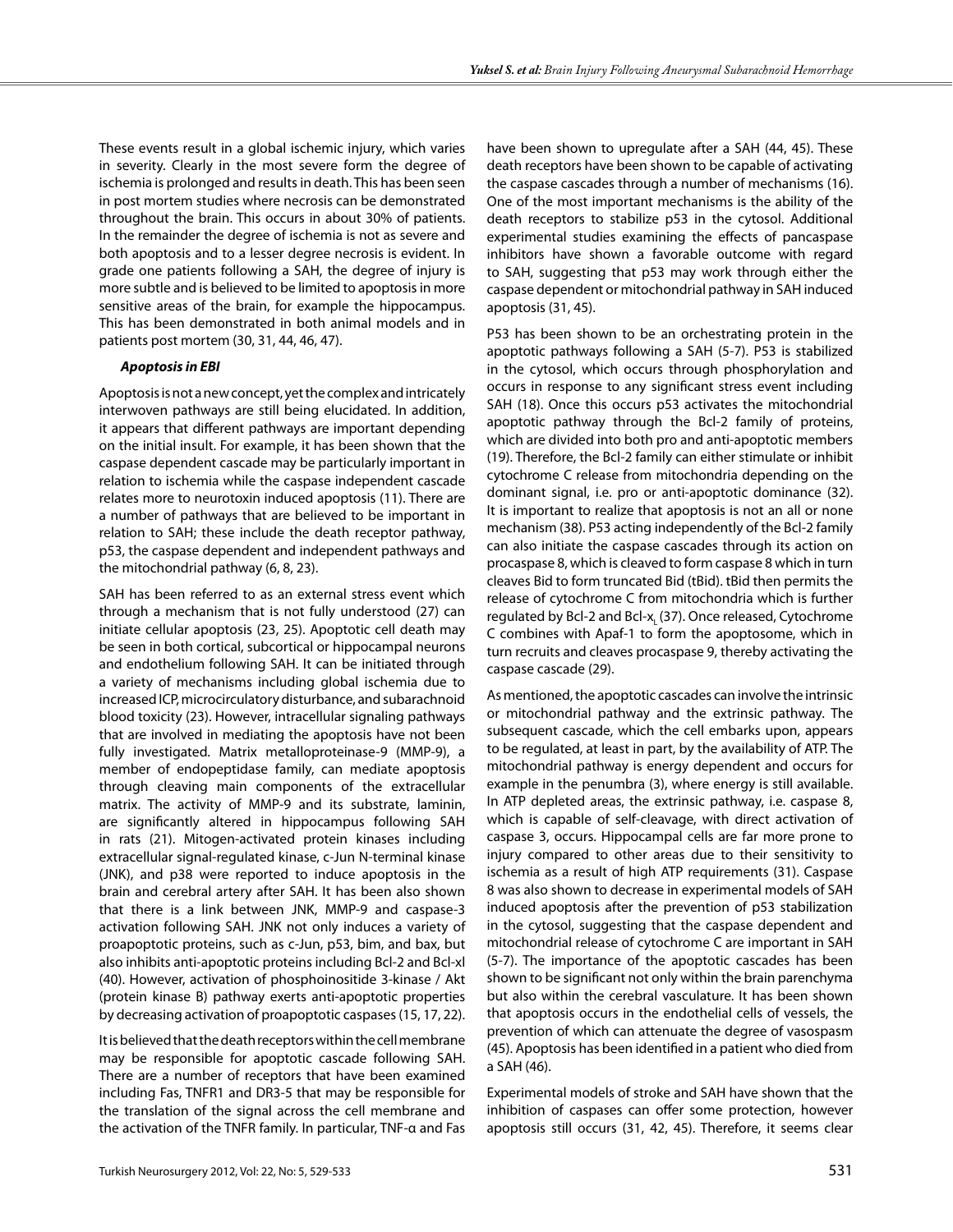that another caspase independent cascade may be involved. Apoptosis inducing factor (AIF) has been shown to be released from the mitochondria and translocate to the nucleus in response to various death signals (9, 10). P53 has been shown to trigger the release of AIF in the absence of Apaf-1 resulting in a caspase independent apoptotic cascade (9). Interestingly in a similar way to cytochrome C, AIF appears to be under the control of the Bcl-2 family and in fact the release of both AIF and cytochrome C are inhibited if Bcl-2 members are blocked, suggesting that the Bcl-2 family may be solely responsible for the caspase dependent and independent cascades (9, 41). The Bcl-2 family is also responsible for the inhibition of second mitochondria derived activator of caspase/direct IAP binding protein with low pI (Smac/Diablo) (13, 39), yet another mitochondrial protein similar to cytochrome C, which depresses procaspase-9 through the inhibition of inhibitor of apoptosis protein-1. This makes the Bcl-2 family a powerful target for future therapeutic intervention.

## **Conclusion**

Much progress has been made toward understanding the mechanisms of EBI following SAH. As evidenced by the number of publications, apoptosis plays a significant role in EBI, thereby could be a therapeutic target after SAH. However, much more work will be required to fully characterize the molecular signaling pathways regulating apoptosis in EBI.

## **References**

- 1. Adrain C, Creagh EM, Martin SJ: Apoptosis-associated release of Smac/DIABLO from mitochondria requires active caspases and is blocked by Bcl-2. EMBO J 20:6627–6636, 2001
- 2. Ayer R, Zhang J: Connecting the early brain injury of aneurysmal subarachnoid hemorrhage to clinical practice. Turk Neurosurg 20:159-166, 2010
- 3. Benchoua A, Guegan C, Couriaud C, Hosseini H, Sampaio N, Morin D, Onténiente B: Specific caspase pathways are activated in the two stages of cerebral infarction. J Neurosci 21:7127–7134, 2001
- 4. Broderick JP, Brott TG, Duldner JE, Tomsick T, Leach A: Initial and recurrent bleeding are the major causes of death following subarachnoid hemorrhage. Stroke 25:1342-1347, 1994
- 5. Cahill J, Calvert JW, Solaroglu I, Zhang JH: Vasospasm and p53-induced apoptosis in an experimental model of subarachnoid hemorrhage. Stroke 37:1868-1874, 2006
- 6. Cahill J, Calvert JW, Zhang JH: Mechanisms of early brain injury after subarachnoid hemorrhage. J Cereb Blood Flow Metab 26:1341-1353, 2006
- 7. Cahill J, Zhang JH: Subarachnoid hemorrhage: Is it time for a new direction? Stroke 40:S86-87, 2009
- 8. Cheng G, Wei L, Zhi-Dan S, Shi-Guang Z, Xiang-Zhen L: Atorvastatin ameliorates cerebral vasospasm and early brain injury after subarachnoid hemorrhage and inhibits caspasedependent apoptosis pathway. BMC Neurosci 10:7, 2009
- 9. Cregan SP, Fortin A, MacLaurin JG, Callaghan SM, Cecconi F, Yu SW, Dawson TM, Dawson VL, Park DS, Kroemer G, Slack RS: Apoptosis-inducing factor is involved in the regulation of caspase-independent neuronal cell death. J Cell Biol 158:507–517, 2002
- 10. Daugas E, Susin SA, Zamzami N, Ferri KF, Irinopoulou T, Larochette N, Prévost MC, Leber B, Andrews D, Penninger J, Kroemer G: Mitochondrio-nuclear translocation of AIF in apoptosis and necrosis. FASEB J 14:729–739, 2000
- 11. Dawson VL, Dawson TM: Deadly conversations: Nuclear– mitochondrial cross-talk. J Bioenerg Biomembr 36:287–294, 2004
- 12. Dorhout Mees SM, Rinkel GJ, Feigin VL, Algra A, van den Bergh WM, Vermeulen M, van Gijn J: Calcium antagonists for aneurysmal subarachnoid hemorrhage. Stroke 39: 514-515, 2008
- 13. Du C, Fang M, Li Y, Li L, Wang X: Smac, a mitochondrial protein that promotes cytochrome c-dependent caspase activation by eliminating IAP inhibition. Cell 102:33–42, 2000
- 14. Dumont AS, Dumont RJ, Chow MM, Lin CL, Calisaneller T, Ley KF, Kassell NF, Lee KS: Cerebral vasospasm after subarachnoid hemorrhage: Putative role of inflammation. Neurosurgery 53:123-133, 2003
- 15. Duris K, Manaenko A, Suzuki H, Rolland WB, Krafft PR, Zhang JH: α7 Nicotinic acetylcholine receptor agonist PNU-282987 attenuates early brain injury in a perforation model of subarachnoid hemorrhage in rats. Stroke 42:3530-3536, 2011
- 16. Earnshaw WC, Martins LM, Kaufmann SH: Mammalian caspases: Structure, activation, substrates, and functions during apoptosis. Annu Rev Biochem 68:383–424, 1999
- 17. Endo H, Nito C, Kamada H, Yu F, Chan PH: Akt/GSK3beta survival signaling is involved in acute brain injury after subarachnoid hemorrhage in rats. Stroke 37:2140-2146, 2006
- 18. Giaccia AJ, Kastan MB: The complexity of p53 modulation: Emerging patterns from divergent signals. Genes Dev 12:2973–2983, 1998
- 19. Gross A, McDonnell JM, Korsmeyer SJ: BCL-2 family members and the mitochondria in apoptosis. Genes Dev 13:1899–1911, 1999
- 20. Guo Z, Sun X, He Z, Jiang Y, Zhang X, Zhang JH: Matrix metalloproteinase-9 potentiates early brain injury after subarachnoid hemorrhage. Neurol Res 32:715-720, 2010
- 21. Guo ZD, Sun XC, Zhang JH: Mechanisms of early brain injury after SAH: Matrix metalloproteinase 9. Acta Neurochir Suppl 110:63-65, 2011
- 22. Hasegawa Y, Suzuki H, Altay O, Zhang JH: Preservation of tropomyosin-related kinase B (TrkB) signaling by sodium orthovanadate attenuates early brain injury after subarachnoid hemorrhage in rats. Stroke 42:477-483, 2011
- 23. Hasegawa Y, Suzuki H, Sozen T, Altay O, Zhang JH: Apoptotic mechanisms for neuronal cells in early brain injury after subarachnoid hemorrhage. Acta Neurochir Suppl 110:43-48, 2011